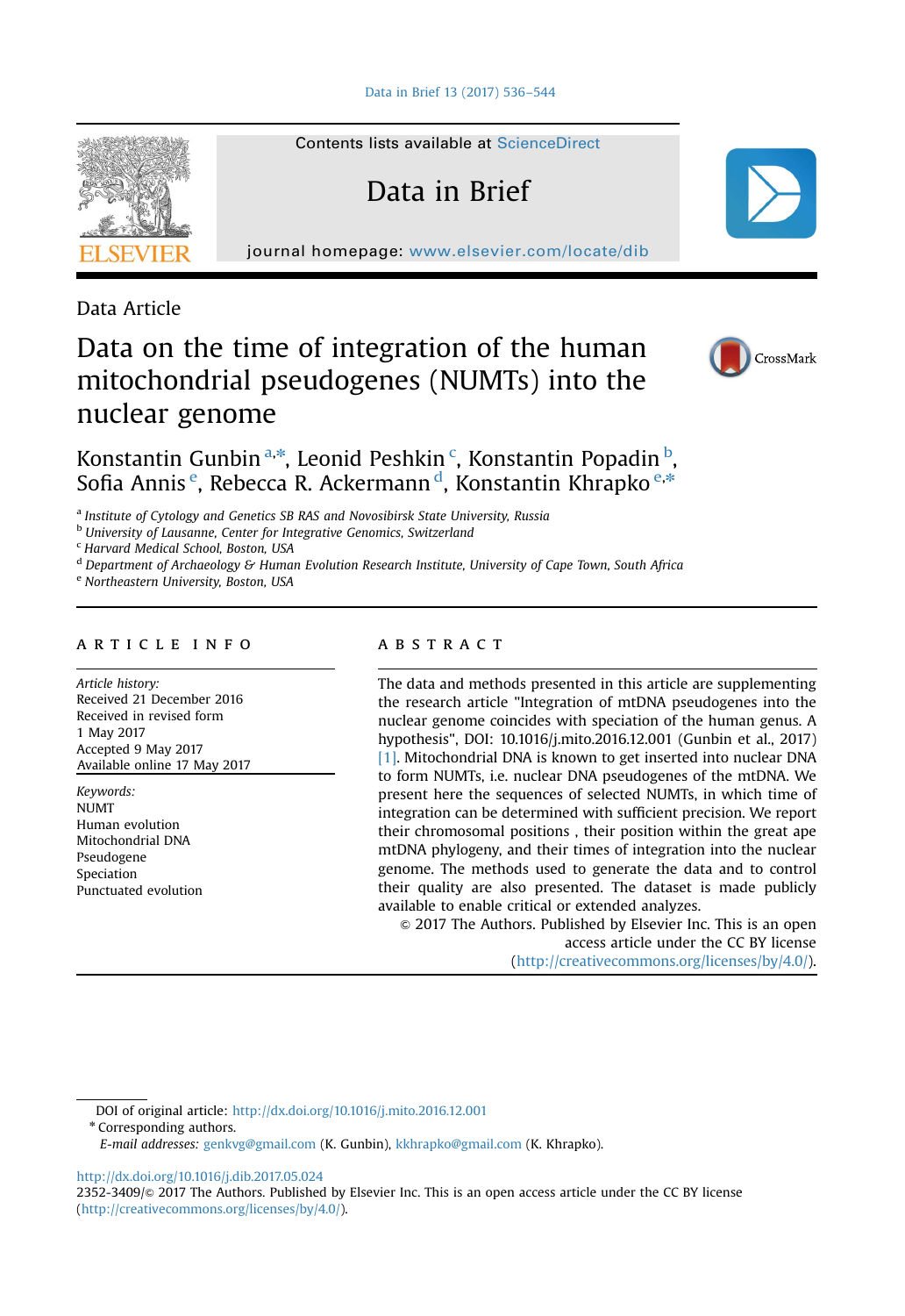| Subject area<br>More specific sub- | Biology<br><b>Human Evolution</b>                                                                                                                                                |
|------------------------------------|----------------------------------------------------------------------------------------------------------------------------------------------------------------------------------|
| ject area<br>Type of data          | text file, table, graph                                                                                                                                                          |
|                                    |                                                                                                                                                                                  |
| How data was<br>acquired           | Sequence data were acquired from the Genbank database using selection criteria<br>for the sequences that allowed reliable determination of the time of NUMT<br><i>insertion.</i> |
| Data format                        | FASTA, graphics.                                                                                                                                                                 |
| Experimental<br>factors            | N/A                                                                                                                                                                              |
| Experimental<br>features           | N/A                                                                                                                                                                              |
| Data source<br>location            | N/A                                                                                                                                                                              |
| Data accessibility                 | The data are available with this article                                                                                                                                         |

#### Specifications Table

#### Value of the data

– The data presents the selected NUMTs in which time of integration can be determined with sufficient precision, their sequences and their chromosomal positions in the human nuclear genome.

– The data presents the position of the selected NUMTs within the great ape mtDNA phylogeny (Fig. S4 - available in the Supplementary Material), their times of integration into the nuclear genome.

– The dataset enables critical and extended analyzes of the human evolution features revealed by the analysis of these NUMTs [\[1\]](#page-8-0).

# 1. Data

The data presented in this article consists of the sequences of the selected NUMTs, which were chosen for being suitable for high resolution phylogenic analysis (Supplementary Material, [Appendix A\)](#page-7-0). Also presented are their chromosomal positions and times of integration (Table S1 - Supplementary Material, [Appendix A](#page-7-0)), the trees representing the relation of the selected NUMTSs to the great ape mtDNA phylogeny are presented in Fig. S4 (Supplementary Material, [Appendix A\)](#page-7-0). The interrelationships between the NUMTs themselves are presented in [Fig. S1](#page-3-0). The times of integration of the selected NUMTs into the nuclear genome are presented in Table S1. Methods pertaining to the sources, generation and verification of the data are described in Materials and methods, and [Fig. S2](#page-5-0) and [S3.](#page-7-0)

#### 2. Materials and methods

## 2.1. Data sources (S.1)

78 nuclear mitochondrial DNAs (NUMTs) were obtained from Tsuji et al. [\[2\]](#page-8-0) (hg18-numts.tsv file). We included NUMTs that were clustered with hominid branches of the primate tree (i.e., f, e, d branches in Fig. S1 of Supplementary Material of Tsuji et al. [\[2\].](#page-8-0) We used all 78 pseudogenes, including those flagged as "possible duplications". 23 NUMTs were obtained from Dayama et al. [\[3\]](#page-8-0) (sequenced/mapped NUMTs only, i.e. 23 out of 141 detected). Thus overall, we started with 101 human NUMT sequences.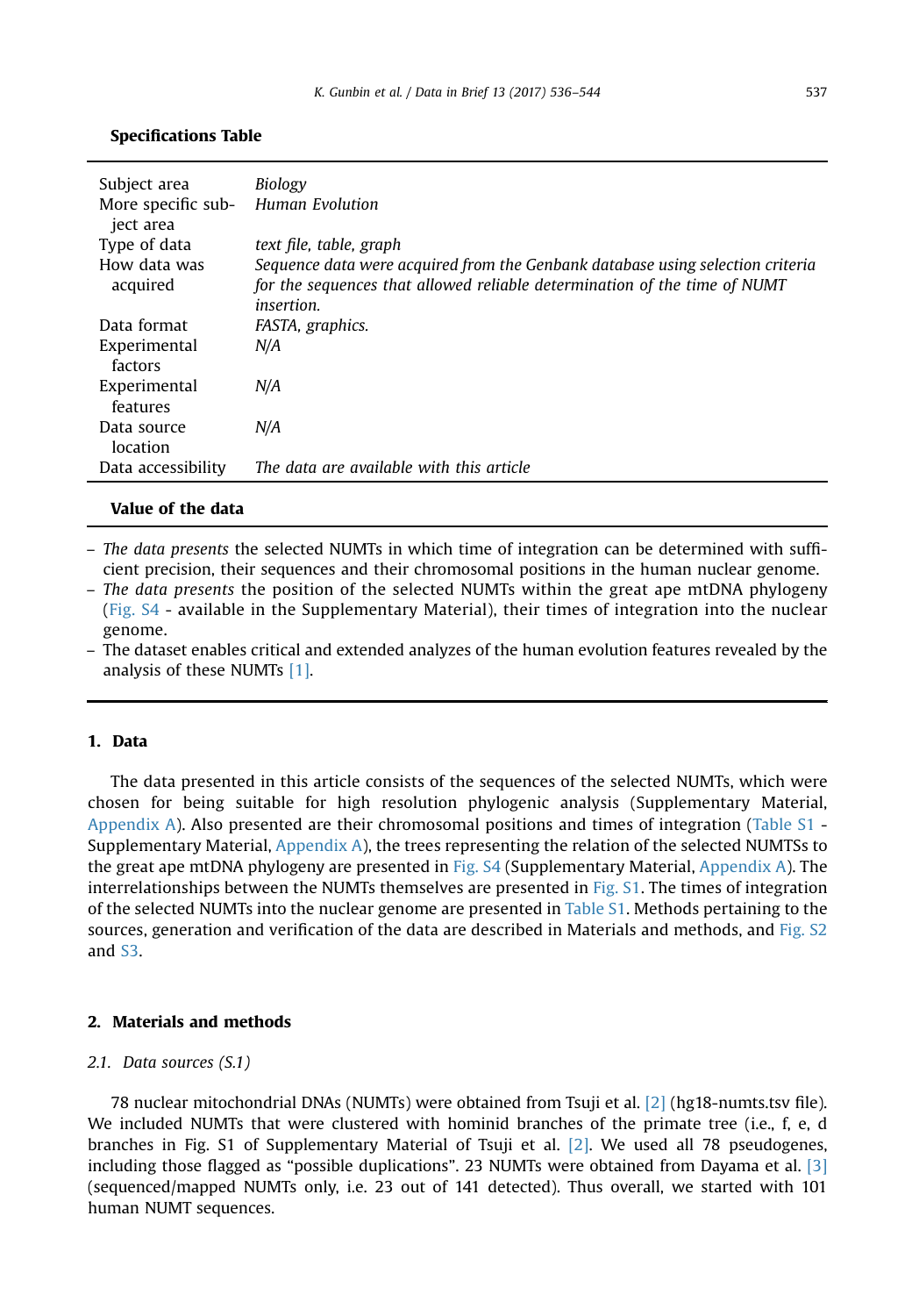#### 2.2. Data selection/filtration (S.2)

#### 2.2.1. Time interval 0–6 Ma (S.2a)

The focus of this study is the timing of NUMT insertion into the human nuclear DNA lineage after the human-chimpanzee divergence. In accordance with this, we subjected the starting set of NUMTs to a two-step selection/filtering process. We therefore first filtered out NUMTs that were certainly outside the target evolutionary period 0 to 6 Ma (see discussion of the uncertainty of this range in [Section 2.6\)](#page-6-0). For that purpose, each NUMT sequence was aligned with the reference Homo sapiens sapiens mtDNA sequence (GenBank ID: NC\_012920.1). The divergence was determined from pairwise sequence alignments via MAFFT v. 6.847b [\[4\]](#page-8-0) (default aligning options) using single or concatenated H. s. s. mtDNA. All pairwise sequence alignments were scored by distmat program (option: -nucmethod 0) from the EMBOSS v. 6.3.1 package  $[5]$ . NUMT sequences that were divergent from the human mtDNA sequence by more than 10% of positions (according to MAFFT alignment) were filtered out. This criterion is conservative because such NUMTs are safely out of our target evolutionary period, as chimpanzee mtDNA is divergent from the human sequence by a maximum of 8% by this approach.

To make sure that the sequences that are specifically problematic for MAFFT were not discarded because of being misaligned, we additionally performed search using the blastn program (default options) from the BLAST v. 2.2.26 + package  $[6]$ . BLAST helps to deal with long gaps, which are poorly handled by MAFFT. After mapping the blastn NUMTs onto human mtDNA, we discarded poorly mapped NUMTs using the log10 E-value score outlier criterion (score boundary is  $Q_3 + 0.5*(Q_3-Q_1)$ , where Q1 and Q3 are 25th and 75th percentiles of log10 E-value scores for all NUMTs, the constant 0.5 was selected by manual inspection of gap width in E-value scores. The constant of 0.5 provides a clear division between two group of scores – high, 85–100% of similarity, and low, less than 65% of similarity). The use of these criteria resulted in the set of 52 NUMTs.

#### 2.2.2. Topology criterion (S.2b)

Second, we filtered out NUMTs associated with incorrect tree topology.

The rationale for this criterion is as follows. As described in [Section 2.3](#page-4-0) below, a multiple sequence alignment with a cassette of mitochondrial genomes of higher hominids (human, chimpanzee, gorilla) was used to reconstruct phylogeny of each NUMT, determine branch lengths, and eventually estimate the time of NUMT insertion. This estimate critically depends on the correct reconstruction of the human/chimpanzee/gorilla phylogenic tree: if tree topology is incorrect or unstable, the estimates of NUMT insertion time become meaningless, as the time of insertion is determined based on the topology and the branch lengths of this tree. Of note, to avoid mutation rate biases (mutation rates vary between different regions of mtDNA), the alignment for each NUMT with the cassette of mtDNA sequences must be constructed using exclusively the mtDNA sub-fragment homologous to the NUMT sequence. Thus the sequences of the mitochondrial genomes outside the NUMT boundaries were deleted from the alignment. However, some of the NUMT sequences were so short that the corresponding mtDNA sequences were not sufficient to robustly reconstruct the correct phylogenic tree. NUMTs were not considered for further analysis if the support of the correct topology in the species (human/chimpanzee/gorilla) tree (constructed as described in [Section 2.3\)](#page-4-0) was below 70%, which indicated a highly unstable topology.

The combined selection/filtration procedures (sections  $a$  and  $b$ ) resulted in 18 NUMTs (see Table S1 Supplementary Material, Appendix A)

#### 2.2.3. Independence of insertions (S.2c)

We then tested whether any of the selected NUMTs were more closely related to each other than they were to the mtDNA , which would imply that they could have been derived from a single ancestral NUMT after it had significantly diverged from mtDNA. The importance of this test is that such two NUMTs should not be counted as independent insertion events in our statistical analysis.

To test for relationships between the 18 selected NUMTs, we constructed a joint phylogeny of the entire set of pseudogenes together with the full-length human, chimpanzee, gorilla mtDNA sequences plus orangutan and gibbon mtDNA as outgroups. The rationale of this analysis is that if two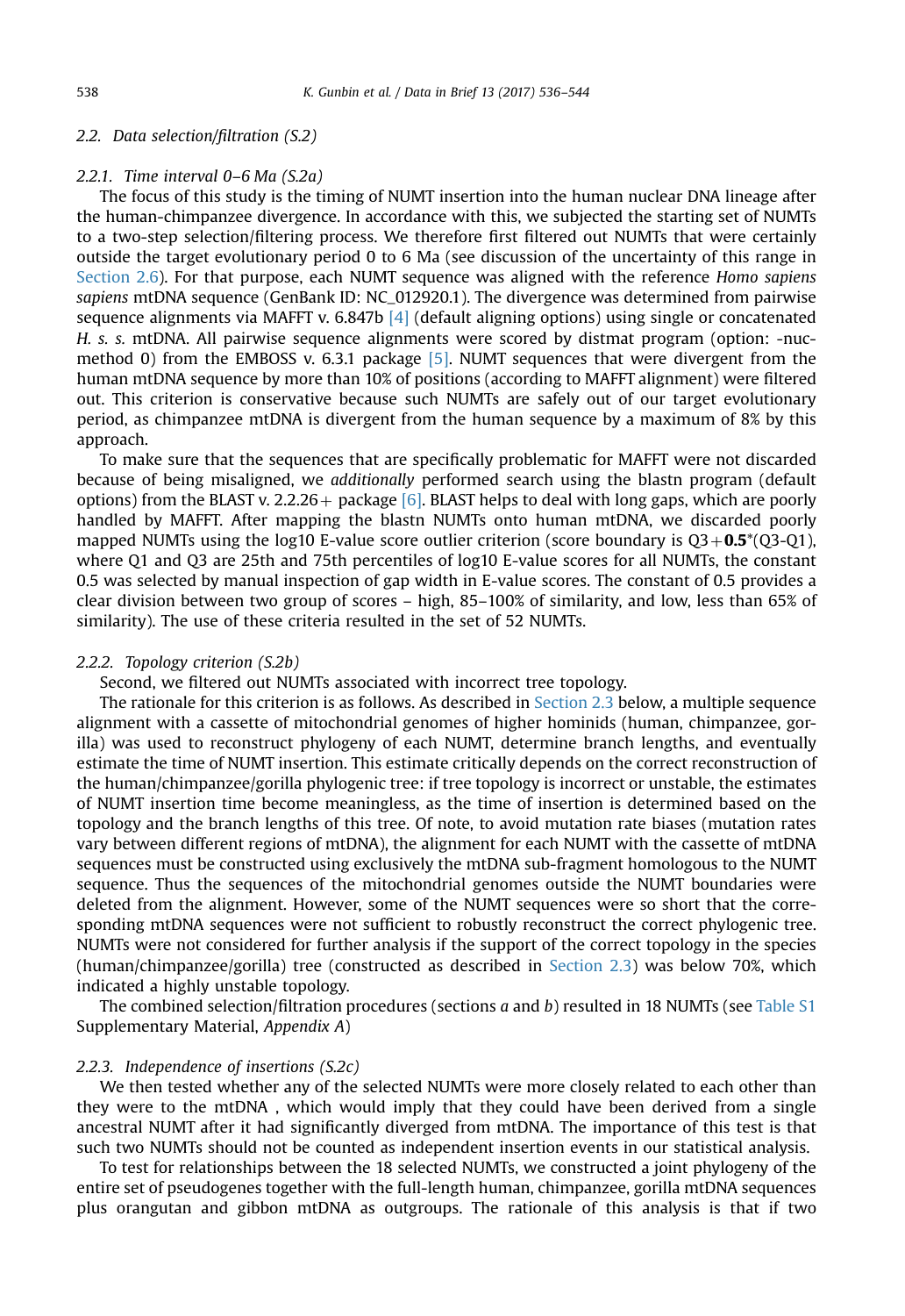<span id="page-3-0"></span>pseudogenes were derived from a single ancestral pseudogene, in such a tree, they would have a common stem representing evolution of such ancestral pseudogene.

Note that in this case (unlike in the trees described in [Section 2.3](#page-4-0) and shown in Fig. S4), we did not exclude any sections of mtDNA from the alignment. This is because the selected 18 NUMTs collectively cover almost the entire mtDNA, so essentially no segment could be excluded from a joint alignment/ tree. That is the entire mitochondrial genomes and the NUMT sequences were used in a single alignment without any trimming. The alignment was created using MAFFT web-server  $[4]$  with default parameters. The tree was then constructed using Mr.Bayes v. 3.2.6 embedded in the Geneious 10 software suite [\[7\]](#page-8-0) using the GTR substitution matrix. We note that this joint tree should not be used for branch length estimate s, as we have necessarily violated all the special precautions that we otherwise took to estimate the unbiased insertion times [\(Section 2.3](#page-4-0)). In this tree, different regions of mtDNA are pooled together, no correction is made for the length differences between pseudogenes, and the excessive complexity of the tree undoubtedly impedes the ability of the algorithm to assign correct branch lengths. We caution therefore that while this tree serves its purpose to illustrate the lack of significant kin associations between pseudogenes, it should not be used for more delicate task of determining insertion times.

In conclusion, as seen from the tree ( $Fig. S1$ ) there is very little apparent relation between different pseudogenes beyond their relation to mtDNA, so the scenario of NUMT insertion with subsequent duplication after substantial time period appears unlikely for any of our selected 18 NUMTs. Immediate duplications after insertion are not excluded by this analysis but would be considered independent mutations within the same chronological epoch, so counting them as independent events for the purpose of testing of our hypothesis [\(Section 2.6\)](#page-6-0) is fully justified.



Fig. S1. 18 Selected NUMTs are not products of post-insertion duplication. Joint Bayesian phylogenic tree of the entire set of 18 selected NUMTs and the 5 higher ape mtDNA sequences. The Gibbon used as outgroup is not shown. Note that none of the NUMTs have any stems in common other than those shared with at least one mtDNA sequence. This implies that among the selected 18 NUMTs there were no duplications after the insertion into the nuclear genome.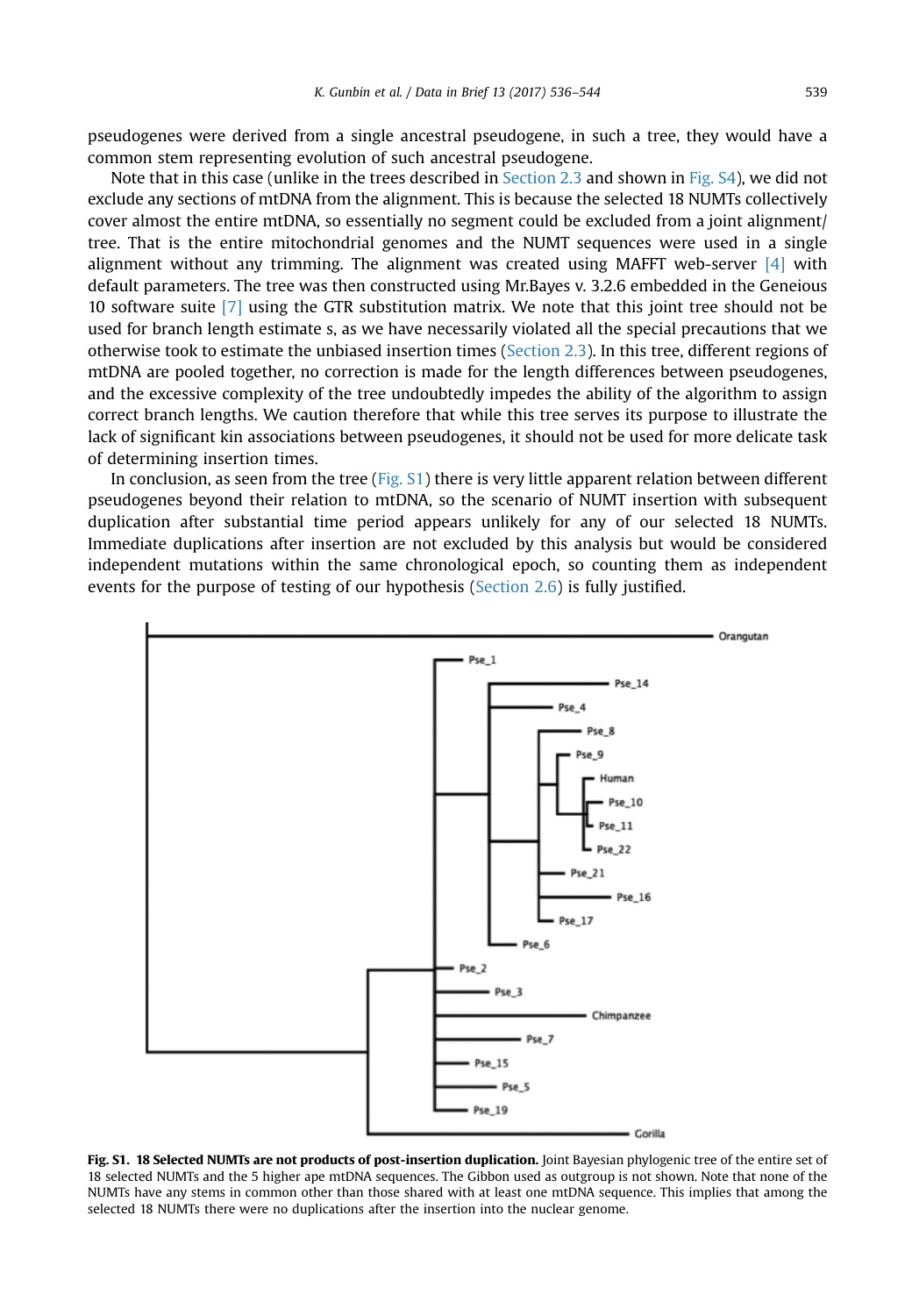## <span id="page-4-0"></span>2.3. Determining the branch lengths (S.3)

To determine branch lengths, we first align each NUMTs with a cassette of sequences comprising 81 mtDNA of higher primates. These multiple alignments include 72 mtDNA sequences published in [\[8\]](#page-8-0) (30 gorilla sequences, 33 chimpanzee sequences and 9 human sequences), plus 8 mtDNA sequences from ancient humans (GenBank IDs: KF683087.1, KF982693.1, NC\_013993.1, KC879692.1, NC\_011137.1, KJ533545.1, NC\_023100.1, KJ533544.1) and one consensus mtDNA of extant human (GenBank ID: NC\_012920.1). Alignments were constructed using sate v. 2.2.7 program [\[9\]](#page-8-0) (default options). After that, the parts of alignment outside the NUMT boundaries were deleted .

For each of the NUMTs we constructed a set of 200 of their joint phylogenetic trees with the 81 primate mtDNA sequences. This was done using raxML v. 8.1.21 [\[10\]](#page-8-0) (options: -f d -m GTRGAMMA) and in-house 37% [\[11\]](#page-8-0) diversity-awarded jackknife procedure. In our analyses, we used GTR model of nucleotide substitutions because we have determined, using the jModelTest v. 2 [\[12\]](#page-8-0) that this model is the best-fit model of nucleotide substitution as determined by all information criteria implemented in jModelTest v. 2 (AIC, AICc, BIC and DT) for all samples containing NUMTs and 81 primate mtDNA sequences. The diversity-awarded jackknife is an in-house modification of the standard jackknife procedure, wherein the probability of the deletion of an alignment column (37% of alignment columns were deleted) depends on the "diversity" of the corresponding nucleotide position calculated as in [\[13\].](#page-8-0) The basic idea of the diversity-awarded jackknife procedure is to weigh nucleotide positions in favor of those with evolutionarily fixed nucleotides (functionally important) and against highly variable positions (nearly neutral). The less conserved a position is, the higher the position "diversity" and, therefore, the higher the probability of deletion during the jackknife procedure. Such a procedure can be well suited for discriminating a functionally important phylogenetic signal from a neutral one [\[13\].](#page-8-0) This procedure is critical because neutrally evolved positions usually occurred in several alternative states in one clade, which in turn leads to artificial branch clustering especially when the number of evolutionary changes is too small to be used in standard random jackknife. The consensus trees were obtained using sumtrees.py program from DendroPy library v. 3.3.1 [\[14\]](#page-8-0) (options: –edges mean-length -f0.25). At this point we removed the NUMTs with incorrect or unstable topology: all NUMTs where the consensus tree had incorrect topology or the support for human or chimpanzee branch was lower than 70% were removed from further analysis (see also Section 2.3). Optimal phylogenies for the remaining 18 NUMTs are shown in Fig. S4 (Supplement). The 18 alignments were further manually inspected for possible algorithm errors. Indeed, a gap in the NUMT Pse\_8 sequence (as compared to the mtDNA) resulted in two alternative alignments of this NUMT and two branch lengths. We selected the alignment with the with shorter gap because it corresponds to case with the lowest (1.3 times lower) number of parsimonious substitutions onto the NUMT branch of the phylogenetic tree. The 200 jackknife trees created for each NUMT were further used to assess the variance of our insertion time estimates [\(Section 2.5](#page-6-0)).

This approach yielded branch lengths in "substitutions per nucleotide", where every substitution is weighted by the substitution rates in the corresponding GTR matrix. Note that this measure is different from the "number of mutations per branch" as determined in Section 2.4 using ancestral state reconstruction, which reflects the actual number of mutations according to our best estimate.

#### 2.4. Determining the fraction of pseudogenic substitutions on the NUMT branches (S.4)

In order to determine the fraction of pseudogenic substitutions on a NUMT tree branch we first reconstructed the ancestral sequences of each interior node of the phylogenic tree. This allowed us to assign mutations to specific tree branches. Second, based on the comparison of the types of changes that occurred on a NUMT branch to the types of those that occurred on the mitochondrial branches, we calculated the fraction of pseudogenic substitutions on that NUMT branch, as described in more detail below.

Reconstructions of ancestral sequences were made in each interior node of the best-scored binary (non-polytomic) NUMT/mtDNA hybrid phylogenetic tree chosen from 50 alternative trees reconstructed using PHyML v. 20120412 program  $[15]$  (options: -d nt -b 0 -m GTR -f e -t e -v e -a e -o tlr -c 6 –n\_rand\_starts 50 -s SPR –print\_site\_lnl) that were ranked by AU-statistics using consel v. 0.20 package [\[16\]](#page-8-0) (catpv program option: -s 9). In this procedure, we used full-length alignments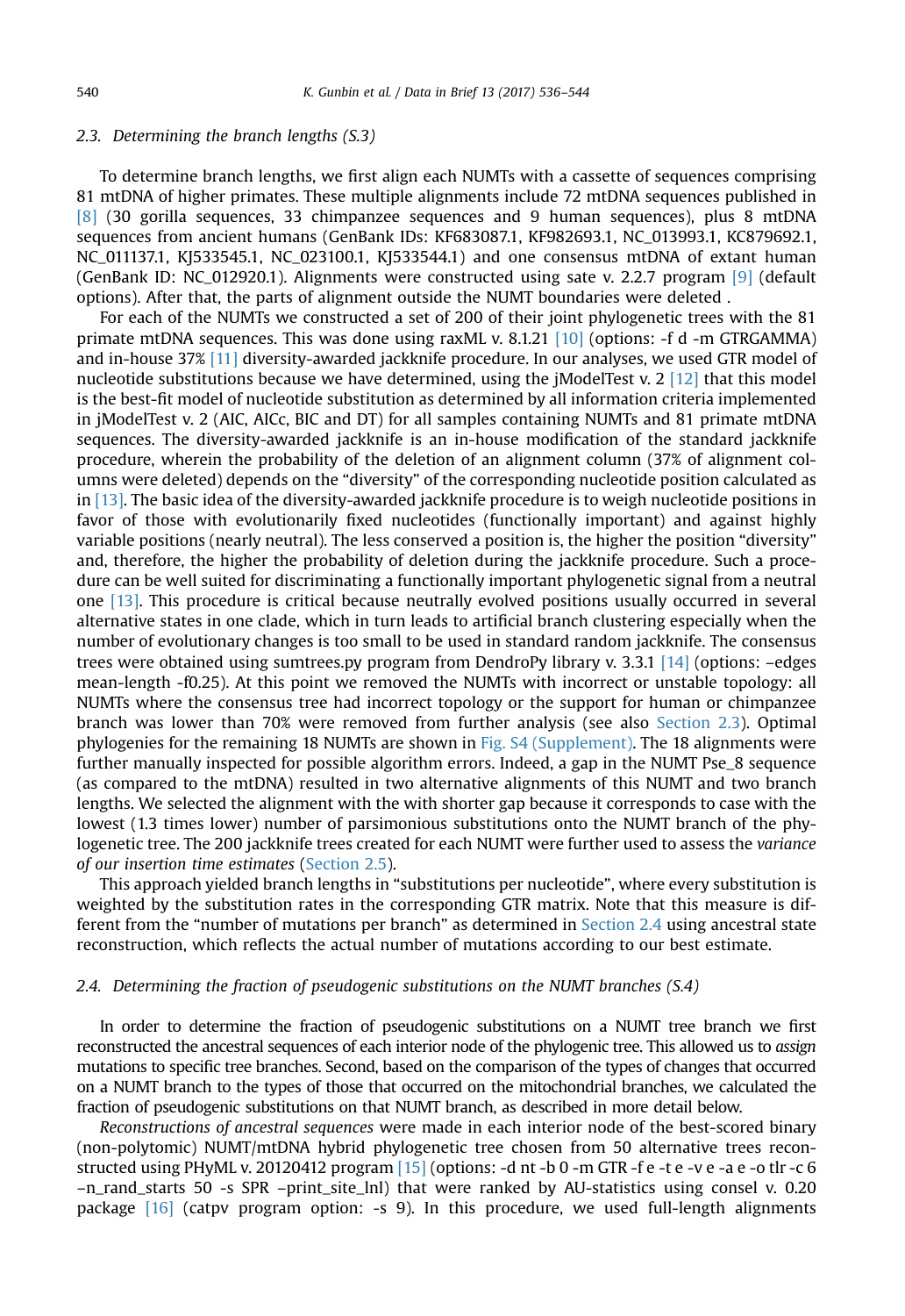<span id="page-5-0"></span>(jackknifed alignments were used for the topology robustness check). We intentionally used the AU test and the consel package because it allows us to take into account the differences in evolution for different sites in alignment, which is especially important when (1) the mitochondrial portion of NUMT sequence evolution is often associated with selection and, (2) the NUMT insertion in the nuclear genome is not accurate, which may lead to the accelerated atypical evolution of nucleotides located at the NUMT flanks. 50 alternative trees were generated using purely random tree topology.

The reconstruction of ancestral nucleotides was made by RaxML 8.1.21 [\[10\]](#page-8-0) (options: -m GTRGAMMA -f A -t), while the reconstruction of ancestral indels was made by prank 121218  $[17]$ (options: -DNA -keep -uselogs). RaxML 8.1.21 used a marginal algorithm for ancestral sequence reconstruction based on maximum likelihood estimation of parameters. We resolved not to use parsimony methods, especially for parsimony-informative sites, because parsimony methods have been demonstrated to be significantly inferior to the maximum likelihood approach [\[18\]](#page-8-0). Additionally, we determined the positions and types of "hidden" substitutions which have likely occurred in the NUMT lineage but appear to be located on neighbor branches (Fig. S2). These two procedures (estimation of ancestral states and checking for "hidden" substitutions) allow us to estimate accurately the set of substitutions that had occurred on NUMT branch.

"Hidden" substitutions were determined by manual analysis of reconstructed ancestral sequences. We assumed, that if all terminal branches in the NUMT-containing clade and its ancestors had in a evolutionary conservative site the nucleotide C (for example) and only the NUMT branch had the nucleotide T, then it was highly unlikely that evolution had the  $C > T > C$  path (with a secondary substitution) in the inner tree stem. Thus we accepted the more "locally parsimonious" hypothesis that the substitution occurred on the NUMT terminal branch.

To determine the fraction of specifically pseudogenic substitutions (i.e. substitutions that happened after the integration into the nuclear genome) in a given NUMT branch (i.e. branch leading to a NUMT, see Fig. 1 of [\[1\]](#page-8-0)), we first determined GERP scores [\[19\]](#page-8-0) of mtDNA nucleotide positions in the regions of the mitochondrial genome homologous to each NUMT. Note that because GERP scores are calculated for a position in the genome, all possible point mutations at a given position are assigned the same score. GERP scores varied between  $-9.75$ , (highest degree of sequence conservation), and 4.87, (highest degree of variability). The scores were binned into two equally spaced categories: the "conserved"  $(-9.75$  to  $-2.44$ ) and the "variable"  $(-2.44$  to  $4.87)$ , and for each branch of each tree the fraction of "variable" mutations was calculated.

Then, for each of 18 phylogenic trees corresponding to the 18 selected NUMTs (Fig. S4), we considered 3 types of mutations: 1.) NUMT mutations ("numt"), i.e. those mutations that were mapped to the NUMT branch based on reconstructed ancestral sequences, 2.) Mitochondrial mutations ( $\binom{4}{\text{mito}}$ ), mapped to the human mitochondrial branch, and 3.) The "simulated pseudogenic mutations" ( $\binom{6}{3}$ , i.e., random sets of mutations generated 500 times on the corresponding genome fragment. For each simulated set, the number of randomly selected positions was equal to the number of changes observed on the corresponding NUMT branch. Then, for each of the 18 trees, we calculated the *fractions* of "variable" (high GERP) mutations:  $F_{numt}$  (for mutations of the NUMT branch),  $F_{mito}$  (for the mutations of the human mitochondrial branch) and  $F_{psd}$  (average over the 500 sets of randomly



Fig. S2. Example of a "hidden" substitution. "Anctr" (for Ancestor), the coalescence point of the NUMT branch and the human mitochondrial lineage ("Human"). "Luca" – coalescence point of the human and the Chimpanzee (Chimp) lineages. A "hidden" substitution arises, for example, when a position in the reconstructed interior node Anctr is determined in error (T instead of the real C). Then the true C>T substitution in the NUMT branch becomes "hidden". Hidden substitution can be revealed by manual analysis of reconstructed ancestral sequences. The reconstruction of ancestral sequences was made by marginal algorithm based on maximum likelihood estimation of parameters.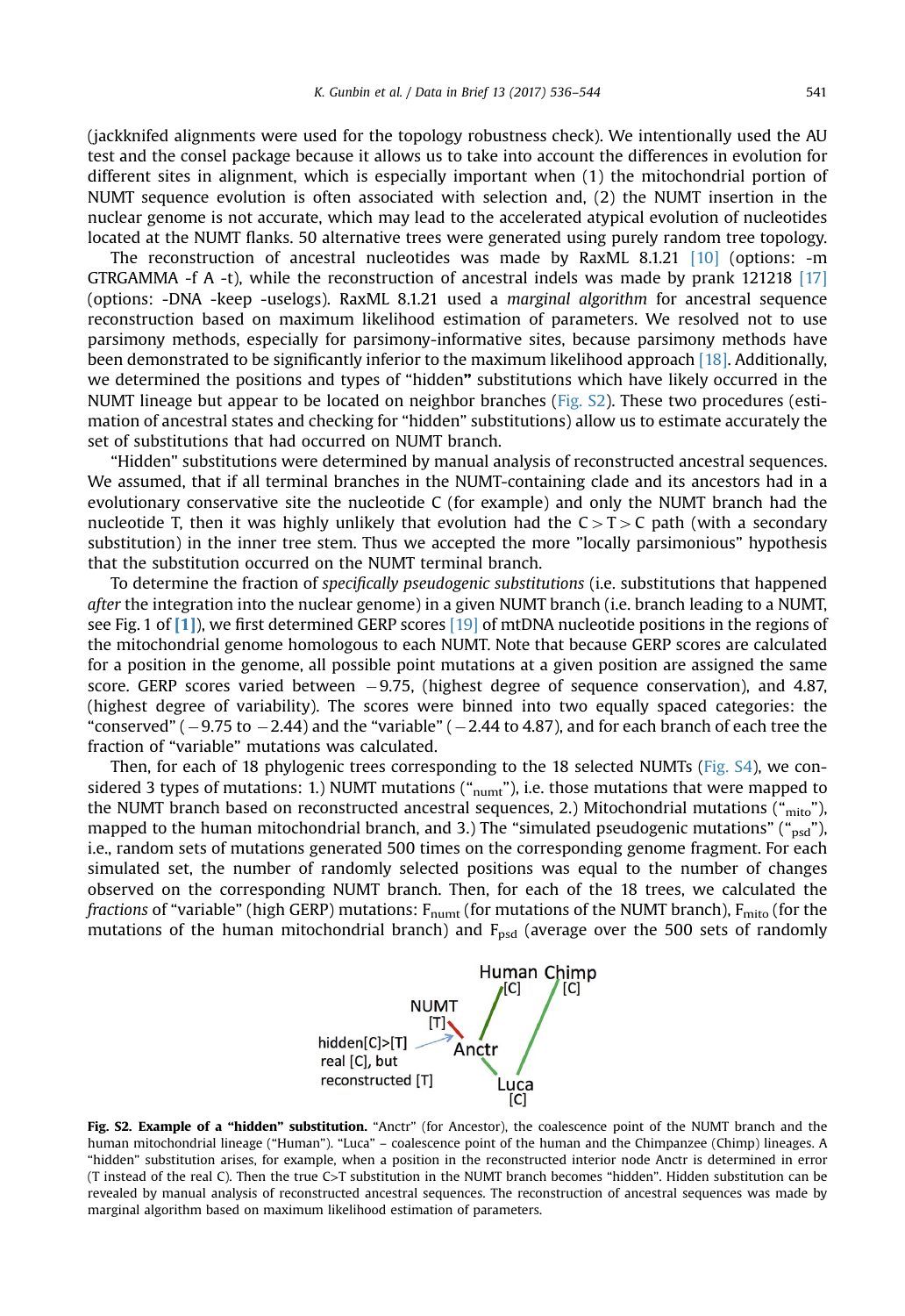<span id="page-6-0"></span>generated "simulated pseudogenic" mutations). The fraction of "variable" mutations on the mitochondrial branch (F<sub>mito</sub>) was high because these mutations are under selection constraints and "conserved" mutations are mostly not allowed. The fraction of "variable" mutations among the "simulated pseudogenic" mutations ( $F_{psd}$ ) was low, because these mutations are not under selection, and the fraction of "variable" mutations on the NUMT branch  $(F_{\text{numt}})$  was intermediate, because mutations on the NUMT branch are a mixture of mitochondrial mutations and pseudogenic mutations. The fraction of mitochondrial substitutions on the NUMT branch was then calculated following a simple linear model, i.e., as  $1 - (F_{\text{mito}} - F_{\text{numt}})/(F_{\text{mito}} - F_{\text{psd}})$ .

#### 2.5. Determining of the time of NUMT insertion into the nuclear genome (S.5)

To estimate pseudogenization times, we multiplied the entire NUMT branch length (expressed as % divergence, as determined by the max. likelihood procedure described in [Section 2.3](#page-4-0)) by the fraction of mitochondrial substitutions in that branch [\(Section 2.4](#page-4-0)). In this way we determined the length of the mitochondrial DNA segment of the NUMT branch (see Fig. 1 of [\[1\]\)](#page-8-0). We then added the length (as % divergence) of the branch connecting the NUMT branching point with the humanchimpanzee coalescence point. After that we multiplied the resulting number by 6My and divided by the length of the human branch (from its divergence with chimpanzee). This latter transformation was done to convert % divergence into Ma, using Human branch as the standard (human branch was chosen because it is the closest (to the pseudogene) branch of the ape tree). In this way we determined the chronological length of the NUMT branch from the point of human/chimp divergence (6 Ma) to the point of integration into the nuclear genome. Thus to determine the time of integration in Ma (Million years ago) we had to subtract this chronological length from 6 Ma (Fig. 1 of [\[1\]](#page-8-0)).

Confidence intervals of NUMT insertion times (as presented in Fig. 2 of [\[1\]\)](#page-8-0) were determined by repeating the above calculation for 200 trees constructed using the diversity-awarded jackknife ([Section 2.3\)](#page-4-0). The mean, median, 25th and 75th percentiles and the variance of the resulting values were then calculated for each of 18 sets (18 NUMTs) of 200 values.

#### 2.6. Checking the probability of clusterization of pseudogenization times by random chance (S.6)

To estimate the probability of clusterization of NUMT insertion times in a certain time interval by chance we generated  $10^6$  18–point random data sets drawn from the uniform distribution between 0 and 6 Ma. Then we calculated the fraction (i.e., probability of occurrence) of those 18-point sets that were "as highly clustered or more extremely clustered than the observed distribution of NUMT insertion times" (i.e., distribution in Fig. 2 of  $[1]$ ). The "as clustered or more extreme" set was defined as a set where the number of time points that landed within the interval of the major climate change 2.5-2.9 Ma was equal to or higher than 6 (6 is the number of points in this interval in the distribution NUMT insertion times). The corresponding probability is 0.0006, indicating that it is highly unlikely that the distribution in Fig. 2 of  $[1]$  has arisen by chance.

This impressively low probability, however, might have been expected to strongly depend on two parameters.

First is the size of the interval used in the calculations. Considering the small number of data points, we might have been simply lucky that the time interval associated with climatic change happened to fit 6 of our data points. We therefore confirmed that this result was not a case of "p-value" picking" by repeating these estimates with different widths of intervals centered at 2.8 Ma ([Fig. S3](#page-7-0)).

Second, timing of the NUMT insertion points in our model depends linearly on the assumed timing of the Human / Chimpanzee divergence. This latter timing is subject to considerable uncertainty. For example, Prado Martinez [\[8\]](#page-8-0) reports  $\sim$  5.5 Ma, different chapters of the most recent authoritative book by Tibayrenc and Ayala (2016) reports  $\sim$  6 Ma and  $\sim$  6.6 Ma (Chapters 2 and 8) [\[20\],](#page-8-0) and Langergraber et al.  $[21] - 7$  $[21] - 7$  to 8 Ma. We are not in a position to participate in this complicated discussion, though discrepancies are likely to be caused, at least in part, by the choice of the parts of the genome that are used to determine divergence time. Of note, mtDNA divergence is expected, at least in theory, to most closely follow the evolution of the actual populations, as it is less subject to incomplete lineage sorting because of a 4-fold smaller effective population size.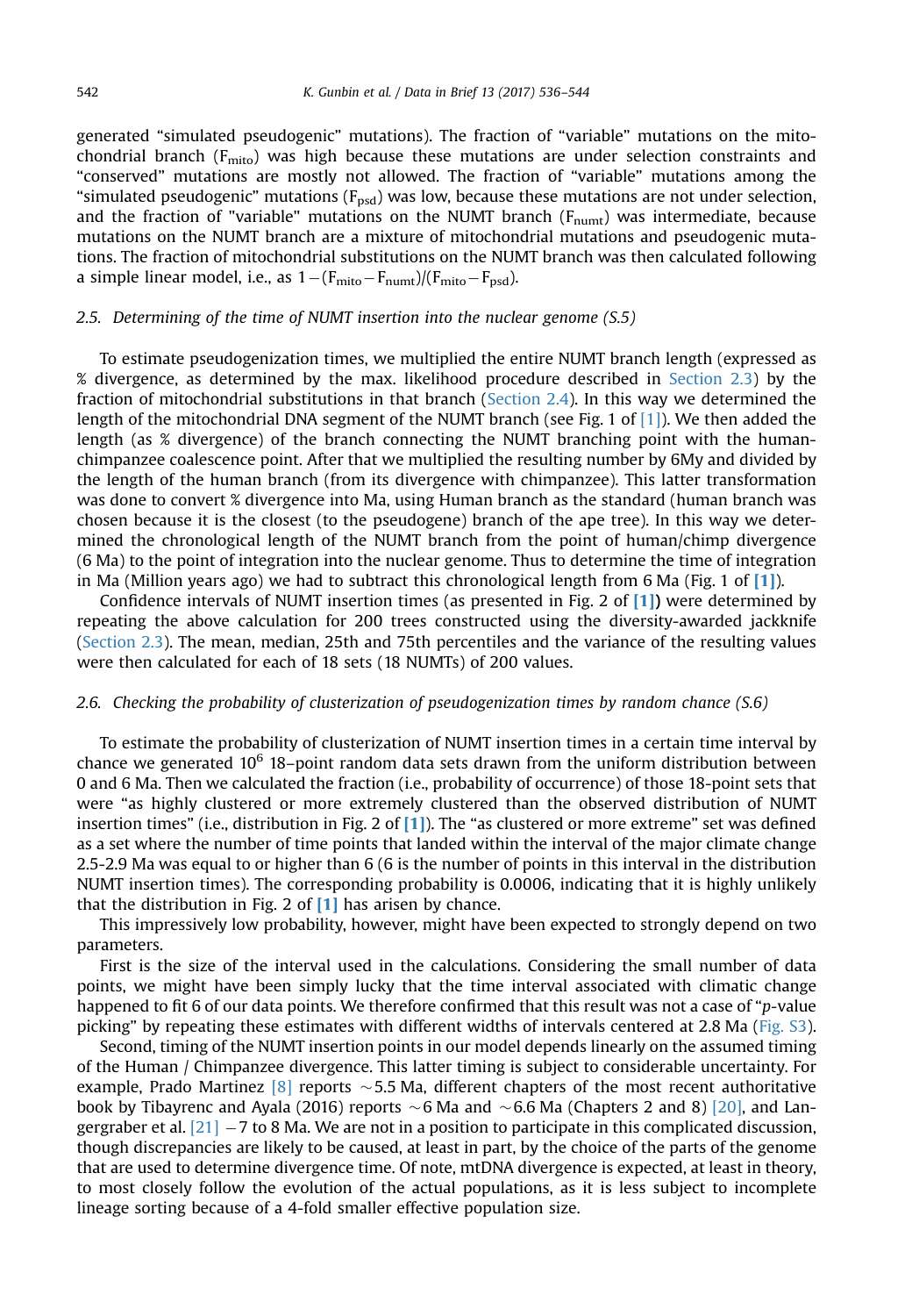<span id="page-7-0"></span>

| ᅩ<br>widtl<br>ā<br>Inte<br>Ë<br>g<br>ŴЧ |     | 5     | 5.5   | 6     | 6.5   |       | 7.5   | 8     | 8.5   | 9     |
|-----------------------------------------|-----|-------|-------|-------|-------|-------|-------|-------|-------|-------|
|                                         | 0.2 | 0.453 | 0.021 | 0.022 | 1.000 | 1.000 | 1.000 | 0.460 | 1.000 | 1.000 |
|                                         | 0.4 | 0.340 | 0.005 | 0.001 | 0.713 | 1.000 | 0.711 | 0.711 | 1.000 | 0.712 |
|                                         | 0.6 | 0.549 | 0.000 | 0.007 | 0.266 | 0.850 | 0.851 | 0.850 | 0.552 | 0.849 |
|                                         | 0.8 | 0.083 | 0.001 | 0.006 | 0.080 | 0.712 | 0.924 | 0.924 | 0.713 | 0.923 |
|                                         | 1   | 0.006 | 0.005 | 0.020 | 0.021 | 0.594 | 0.964 | 0.829 | 0.828 | 0.598 |
|                                         | 1.2 | 0.016 | 0.017 | 0.016 | 0.050 | 0.502 | 0.902 | 0.903 | 0.903 | 0.498 |
|                                         | 1.4 | 0.040 | 0.040 | 0.012 | 0.041 | 0.107 | 0.828 | 0.946 | 0.635 | 0.632 |
|                                         | 1.6 | 0.079 | 0.079 | 0.030 | 0.079 | 0.079 | 0.548 | 0.748 | 0.747 | 0.549 |
|                                         | 1.8 | 0.061 | 0.058 | 0.060 | 0.020 | 0.140 | 0.020 | 0.665 | 0.667 | 0.669 |
|                                         | 2   | 0.043 | 0.107 | 0.043 | 0.043 | 0.045 | 0.045 | 0.225 | 0.772 | 0.768 |

# Assumed Human/Chimpanzee divergence time

Fig. S3. Probability of equally or more extreme (more clustered) distribution of random data points as compared to the distribution of the actual NUMTs' insertion times. (See [Section 2.6\)](#page-6-0).

To address, to the greatest possible extent, the divergence time uncertainty and the interval width issue, we explored the full 2-D array of p-values associated with the hypothesis ("a higher rate of NUMT insertion into nuclear genome was accelerated around 2,8Ma"), which were calculated for different divergence times and the different the event-enclosing interval widths.

To do so, we calculated insertion times for each of 18 NUMTs under assumption of different divergence times (5, 5.5,  $\dots$ , 9 Ma). This was done by appropriately scaling data of Fig. 2 [\[1\]](#page-8-0), and counting, for each divergence time, the number of NUMT insertion times that were within each of intervals (0.2 to 2Ma) around the 2.8Ma time point (which of course was not scaled). Then we repeated, for each divergence time,  $10^6$  randomizations of 18 points within appropriately scaled time interval. For each randomization (for each combination of divergence time and interval width) we counted the number of data points that landed within tha1t interval. Finally we calculated the fraction of randomizations where equal or larger number of data points landed within the interval, compared to what was observed for 18 NUMT insertion times calculated at the same parameters. These fractions of randomizations were used as proxy of the p-values.

The results of this analysis are shown in Fig. S3. As seen in Fig. S3, p-value stayed well below the critical 0.05 value within a wide range of interval widths and human/chimp divergence times.At the same time, these results put limitations on our conclusions. For example, if divergence time between humans and chimpanzees were as ancient as 8Ma, then our data are not sufficient to statistically support temporal association of accelerated NUMT insertion into nuclear DNA with the emergence of Homo and/or climatic change 2.8 Ma.

#### Acknowledgements

This research was supported in part by The Ellison Medical Foundation Senior Scholar Award to KK; 13-06-12063-OFI-m grant from the RFBR and grant 14.B25.31.0033 (Resolution No. 220) from the Russian Federation Government (KG). The Siberian Branch of the Russian Academy of Sciences (SB RAS) Siberian Supercomputing Center (CCU "Bioinformatics") and the Novosibirsk State University High-Performance Computing Center are gratefully acknowledged for providing computer facilities.

#### Transparency document. Supporting information

Transparency data associated with this article can be found in the online version at [http://dx.doi.org/10.1016/j.dib.2017.05.024](dx.doi.org/http://dx.doi.org/10.1016/j.dib.2017.05.024).

#### Appendix A. Supporting information

Supplementary data associated with this article can be found in the online version at [http://dx.doi.org/10.1016/j.dib.2017.05.024](dx.doi.org/http://dx.doi.org/10.1016/j.dib.2017.05.024).